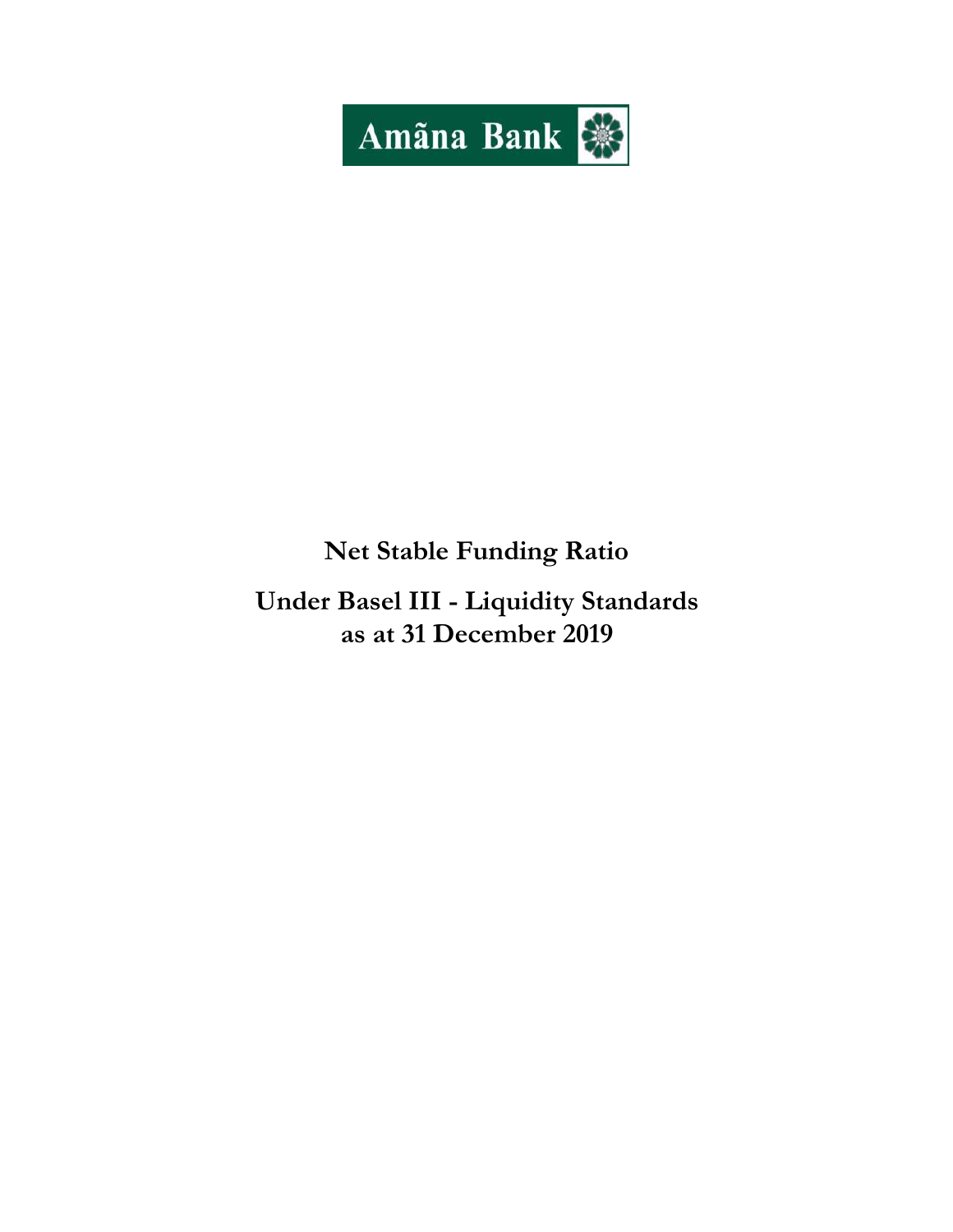

## **1. Calculation of NSFR**

| Code         | Item                                              | Amount<br>As at<br>31 Dec 2019 | Amount as at<br>31 Dec 2018 |
|--------------|---------------------------------------------------|--------------------------------|-----------------------------|
| 32.1.1.0.0.0 | Total Available Stable Funding                    | 73,138,938                     |                             |
| 32.1.2.0.0.0 | Required Stable Funding - On Balance Sheet Assets | 39,141,042                     |                             |
| 32.1.3.0.0.0 | Required Stable Funding - Off Balance Sheet Items | 658,675                        | N/A                         |
| 32.1.4.0.0.0 | Total Required Stable Funding                     | 39,799,718                     |                             |
| 32.1.5.0.0.0 | NSFR (Minimum Requirement 100%)                   | 184%                           |                             |

\* Net Stable Funding Ratio came into effect on 01st January 2019.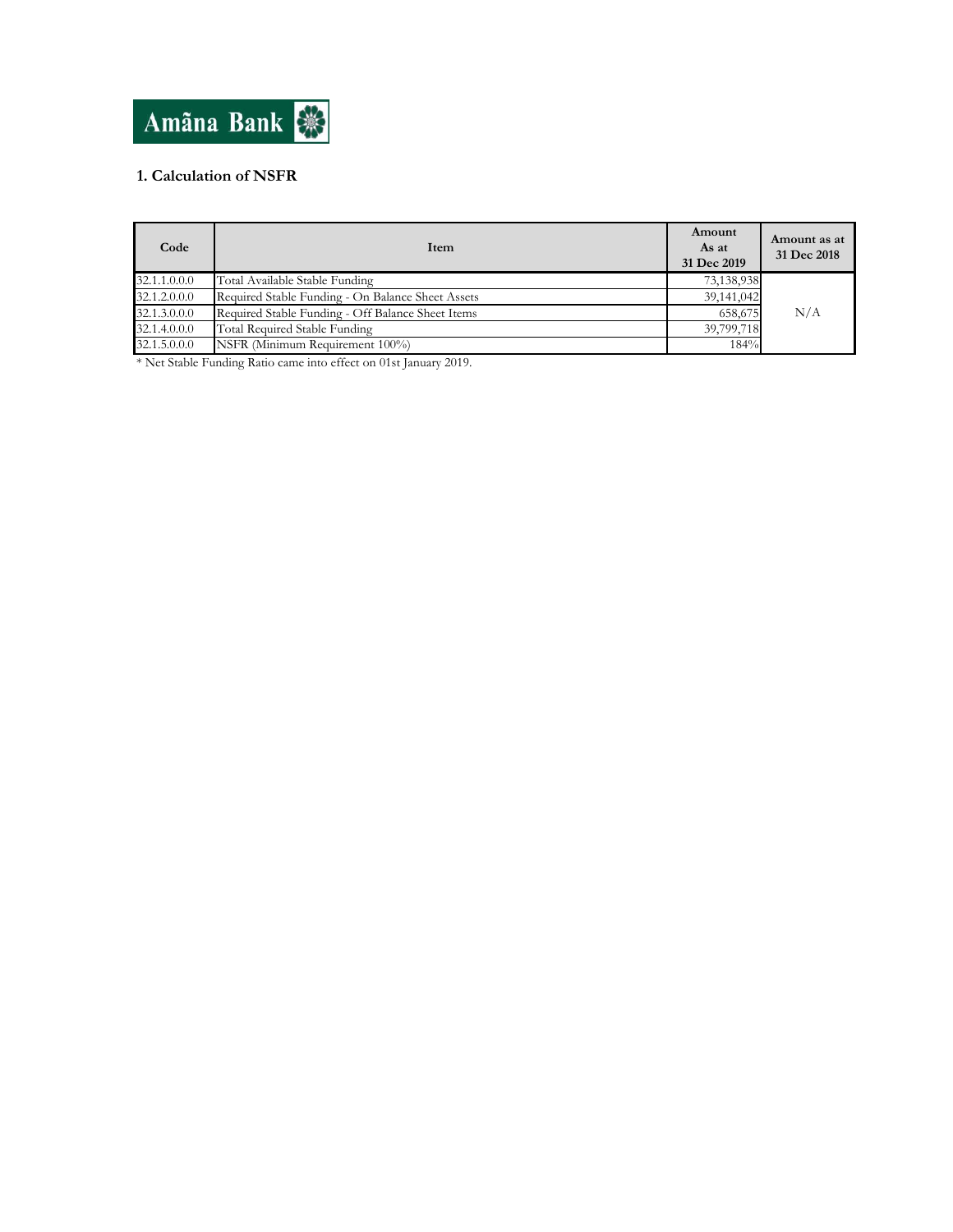

## **2. Total Available Stable Funding**

| Code         | Item                                                                                                                                                                                              | Unweighted<br>Amount<br>as at<br>31 Dec 2019 | <b>ASF</b><br>Factor | Weighted<br>Amount<br>as at<br>31 Dec 2019 |
|--------------|---------------------------------------------------------------------------------------------------------------------------------------------------------------------------------------------------|----------------------------------------------|----------------------|--------------------------------------------|
| 32.2.0.0.0.0 | <b>Total Available Stable Funding</b>                                                                                                                                                             |                                              |                      | 73,138,938                                 |
| 32.2.1.0.0.0 | Liabilities and capital assigned a 100% ASF factor                                                                                                                                                |                                              |                      | 14,931,075                                 |
| 32.2.1.1.0.0 | Total regulatory capital before capital deductions (excluding Tier 2 instruments with<br>residual maturity of less than one year)                                                                 | 10,593,679                                   | 100%                 | 10,593,679                                 |
| 32.2.1.2.0.0 | Any other capital instrument with effective residual maturity of one year or more                                                                                                                 |                                              | 100%                 |                                            |
| 32.2.1.3.0.0 | Secured and unsecured borrowings and liabilities with effective residual maturities of one<br>vear or more                                                                                        | 4,337,397                                    |                      | 4,337,397                                  |
| 32.2.1.3.1.0 | Net deferred tax liabilities                                                                                                                                                                      | 194,315                                      | 100%                 | 194,315                                    |
| 32.2.1.3.2.0 | Minority interest                                                                                                                                                                                 |                                              | 100%                 |                                            |
| 32.2.1.3.3.0 | Other liabilities                                                                                                                                                                                 | 4,143,082                                    | 100%                 | 4,143,082                                  |
| 32.2.2.0.0.0 | Liabilities assigned a 90% ASF factor                                                                                                                                                             | 62,335,482                                   |                      | 56,101,934                                 |
| 32.2.2.1.0.0 | Non-maturity deposits and term deposits with residual maturity of less than one year<br>provided by retail customers and SME                                                                      | 62,335,482                                   | 90%                  | 56,101,934                                 |
| 32.2.3.0.0.0 | Liabilities assigned a 50% ASF factor                                                                                                                                                             | 4,211,857                                    |                      | 2,105,929                                  |
| 32.2.3.1.0.0 | Funding with residual maturity of less than one year provided by non-financial corporate<br>customers                                                                                             | 38,297                                       | 50%                  | 19,148                                     |
| 32.2.3.2.0.0 | Operational deposits                                                                                                                                                                              | 3,285,361                                    | 50%                  | 1,642,680                                  |
| 32.2.3.3.0.0 | Funding with residual maturity of less than one year from sovereigns, Public Sector<br>Entities (PSEs), and Multilateral Development Banks (MDBs)                                                 |                                              | 50%                  |                                            |
| 32.2.3.4.0.0 | Other funding with residual maturity between six months and less than one year not<br>included in the above categories, including funding provided by central banks and<br>financial institutions | 888,200                                      |                      | 444,100                                    |
| 32.2.3.4.1.0 | Net deferred tax liabilities                                                                                                                                                                      |                                              | 50%                  |                                            |
| 32.2.3.4.2.0 | Minority interest                                                                                                                                                                                 |                                              | 50%                  |                                            |
| 32.2.3.4.3.0 | Other liabilities                                                                                                                                                                                 | 888,200                                      | 50%                  | 444,100                                    |
| 32.2.4.0.0.0 | Liabilities assigned a 0% ASF factor                                                                                                                                                              | 14,350,686                                   |                      |                                            |
| 32.2.4.1.0.0 | All other liabilities and equity not included in the above categories including other funding<br>with residual maturity of less than six months from central banks and financial institutions     | 113,847                                      | $0\%$                |                                            |
| 32.2.4.2.0.0 | Other liabilities without a stated maturity                                                                                                                                                       | 2,783,596                                    |                      |                                            |
| 32.2.4.2.1.0 | Net deferred tax liabilities                                                                                                                                                                      |                                              |                      |                                            |
| 32.2.4.2.2.0 | Minority interest                                                                                                                                                                                 |                                              |                      |                                            |
| 32.2.4.2.3.0 | Other liabilities                                                                                                                                                                                 | 2,783,596                                    | 0%                   |                                            |
| 32.2.4.3.0.0 | NSFR derivative liabilities net of derivative assets (if NSFR derivative liabilities are greater<br>than NSFR derivative assets)                                                                  | 11,453,243                                   | $0\%$                |                                            |
| 32.2.4.4.0.0 | "Trade date" payables arising from purchases of financial instruments, foreign currencies<br>and commodities                                                                                      |                                              |                      |                                            |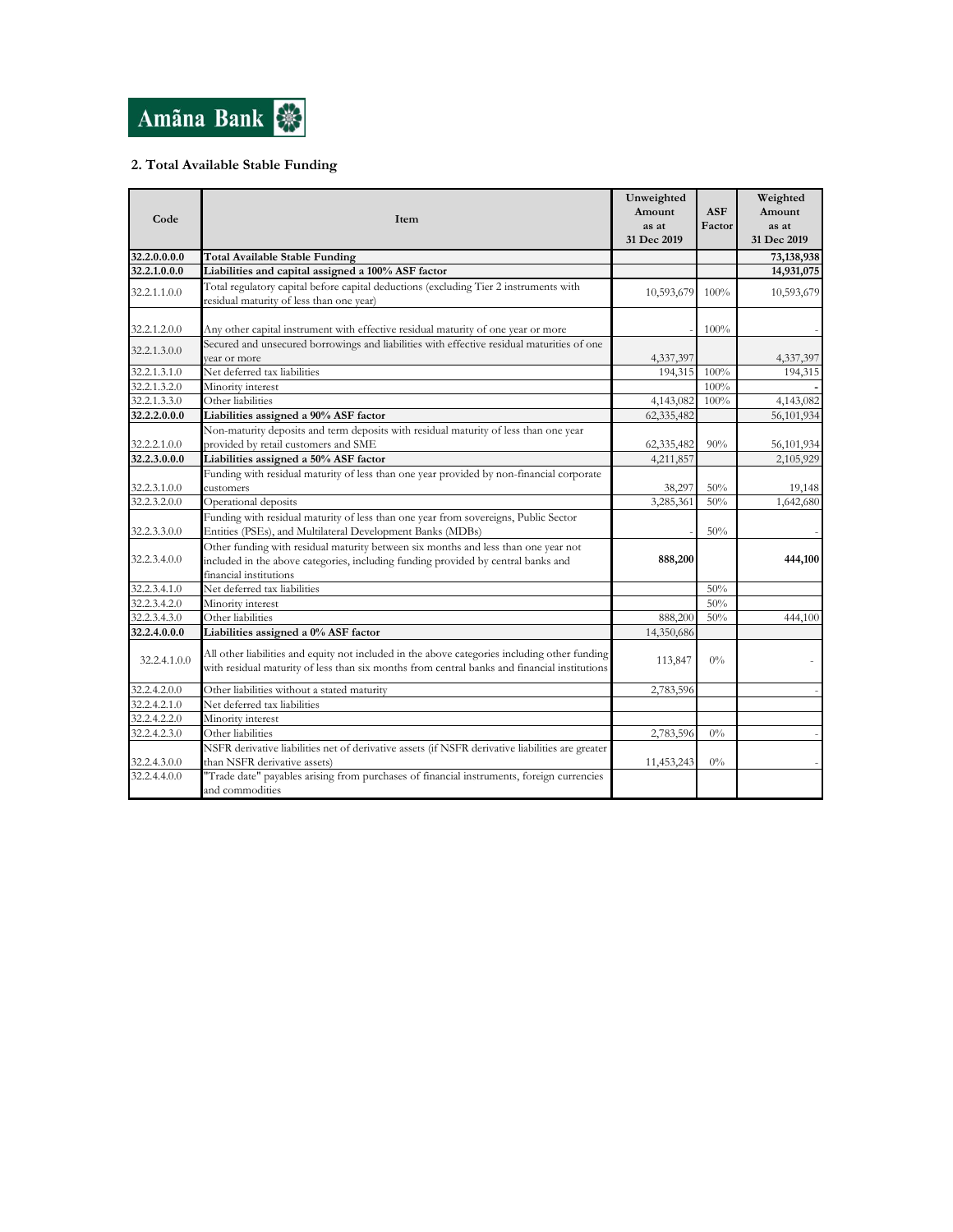

### **3. Required Stable Funding – On Balance Sheet Assets**

| Code                         | Item                                                                                                                      | Unweighted<br>Amount<br>as at<br>31 Dec 2019 | <b>ASF</b><br>Factor | Weighted<br>Amount<br>as at<br>31 Dec 2019 |
|------------------------------|---------------------------------------------------------------------------------------------------------------------------|----------------------------------------------|----------------------|--------------------------------------------|
| 32.3.0.0.0.0                 | Required Stable Funding - On Balance Sheet Assets                                                                         |                                              |                      | 39,141,042                                 |
| 32.3.1.0.0.0                 | Assets assigned a 0% RSF factor                                                                                           |                                              |                      |                                            |
| 32.3.1.1.0.0                 | Cash in hand                                                                                                              | 2,378,960                                    | $0\%$                |                                            |
| 32.3.1.2.0.0                 | Central bank reserves (Statutory Reserve Ratio (SRR) including excess SRR)                                                | 3,448,797                                    | $0\%$                |                                            |
| 32.3.1.3.0.0                 | All claims on central banks with residual maturities of less than six months                                              |                                              | $0\%$                |                                            |
|                              |                                                                                                                           |                                              |                      |                                            |
| 32.3.1.4.0.0                 | Trade date" receivables arising from sales of financial instruments, foreign currencies and commodities                   |                                              | $0\%$                |                                            |
| 32.3.2.0.0.0                 | Assets assigned a 5% RSF factor                                                                                           |                                              |                      |                                            |
| 32.3.2.1.0.0                 | Unencumbered Level 1 assets                                                                                               |                                              |                      |                                            |
| 32.3.2.1.1.0                 | Qualifying marketable securities                                                                                          |                                              |                      |                                            |
| 32.3.2.1.1.1                 | Issued by sovereigns                                                                                                      |                                              | $5\%$                |                                            |
| 32.3.2.1.1.2                 | Guaranteed by sovereigns                                                                                                  |                                              | $5\%$                |                                            |
| 32.3.2.1.1.3                 | Issued or guaranteed by central banks                                                                                     |                                              | 5%                   |                                            |
| 32.3.2.1.1.4                 | Issued or guaranteed by BIS, IMF, ECB and European Community or eligible MDBs                                             |                                              | $5\%$                |                                            |
| 32.3.2.2.0.0                 | 20% of derivative liabilities                                                                                             |                                              | $5\%$                |                                            |
| 32.3.3.0.0.0                 | Assets assigned a 10% RSF factor                                                                                          |                                              |                      |                                            |
| 32.3.3.1.0.0                 | Unencumbered loans to financial institutions with residual maturities of less than six months                             |                                              | 10%                  |                                            |
| 32.3.4.0.0.0                 | Assets assigned a 15% RSF factor                                                                                          |                                              |                      |                                            |
| 32.3.4.1.0.0                 | Unencumbered Level 2A assets                                                                                              |                                              |                      |                                            |
| 32.3.4.1.1.0                 | Qualifying marketable securities                                                                                          |                                              |                      |                                            |
| 32.3.4.1.1.1                 | Issued or guaranteed by sovereigns                                                                                        |                                              | 15%                  |                                            |
| 32.3.4.1.1.2                 | Issued or guaranteed by central banks                                                                                     |                                              | 15%                  |                                            |
| 32.3.4.1.1.3                 | Issued or guaranteed by PSEs                                                                                              |                                              | 15%                  |                                            |
| 32.3.4.1.1.4                 | Issued or guaranteed by MDBs                                                                                              |                                              | 15%                  |                                            |
|                              | Qualifying non-financial corporate debt securities (including commercial paper and promissory notes)                      |                                              |                      |                                            |
| 32.3.4.1.2.0                 | and covered bonds                                                                                                         |                                              | 15%                  |                                            |
| 32.3.4.1.3.0                 | Qualifying investments in gilt unit trust backed by Government of Sri Lanka (GOSL) securities                             |                                              | 15%                  |                                            |
| 32.3.4.2.0.0                 |                                                                                                                           |                                              |                      |                                            |
|                              | All other unencumbered loans to financial institutions with residual maturities of less than six months                   |                                              | 15%                  |                                            |
| 32.3.5.0.0.0                 | Assets assigned a 50% RSF factor                                                                                          |                                              |                      | 9,123,982                                  |
| 32.3.5.1.0.0                 | Unencumbered Level 2B assets                                                                                              |                                              |                      | 58,069                                     |
|                              |                                                                                                                           |                                              |                      |                                            |
| 32.3.5.1.1.0                 | Qualifying non-financial corporate debt securities (including commercial paper and promissory notes)                      |                                              | 50%                  |                                            |
| 32.3.5.1.2.0                 | Qualifying non-financial common equity shares                                                                             | 116,138                                      | 50%                  | 58,069                                     |
| 32.3.5.1.3.0                 | Residential mortgage backed securities (RMBS) with a credit rating of at least AA                                         |                                              | 50%                  |                                            |
| 32.3.5.2.0.0                 | HQLA encumbered for a period of six months or more and less than one year                                                 |                                              | 50%                  |                                            |
| 32.3.5.3.0.0                 | Unencumbered loans to financial institutions and central banks with residual maturity between six                         |                                              |                      |                                            |
|                              | months and less than one year                                                                                             |                                              | 50%                  |                                            |
| 32.3.5.4.0.0                 | Deposits held at other financial institutions for operational purposes                                                    |                                              | 50%                  |                                            |
|                              |                                                                                                                           |                                              |                      |                                            |
| 32.3.5.5.0.0                 | All other non HQLA not included in the above categories with residual maturity of less than one year                      | 18, 131, 826                                 | 50%                  | 9,065,913                                  |
| 32.3.6.0.0.0                 | Assets assigned a 65% RSF factor                                                                                          |                                              |                      | 1,898,108                                  |
| 32.3.6.1.0.0                 | Qualifying unencumbered residential mortgages with a residual maturity of one year or more                                | 2,920,166                                    | 65%                  | 1,898,108                                  |
|                              | Other qualifying unencumbered loans not included in the above categories, excluding loans to financial                    |                                              |                      |                                            |
| 32.3.6.2.0.0                 | institutions, with a residual maturity of one year or more                                                                |                                              | 65%                  |                                            |
| 32.3.7.0.0.0                 | Assets assigned a 85% RSF factor                                                                                          |                                              |                      | 23,638,652                                 |
| 32.3.7.1.0.0                 |                                                                                                                           |                                              |                      |                                            |
| 32.3.7.2.0.0                 | Cash, securities or other assets posted as initial margin for derivative contracts<br>Other unencumbered performing loans | 27,786,841                                   | 85%<br>85%           | 23,618,815                                 |
|                              |                                                                                                                           |                                              |                      |                                            |
| 32.3.7.3.0.0                 | Unencumbered securities that are not in default and do not qualify as HQLA                                                |                                              | 85%                  |                                            |
| 32.3.7.4.0.0                 | Physical traded commodities, including gold                                                                               |                                              | 85%                  |                                            |
| 32.3.8.0.0.0                 | Assets assigned a 100% RSF factor                                                                                         |                                              |                      | 4,500,138                                  |
| 32.3.8.1.0.0                 | All assets that are encumbered for a period of one year or more                                                           |                                              | 100%                 |                                            |
|                              | NSFR derivative assets net of NSFR derivative liabilities if NSFR derivative assets are greater than NSFR                 |                                              |                      |                                            |
| 32.3.8.2.0.0<br>32.3.8.3.0.0 | derivative liabilities<br>All other assets not included in above                                                          | 4,500,138                                    | 100%<br>100%         | 4,500,138                                  |
|                              |                                                                                                                           |                                              |                      |                                            |